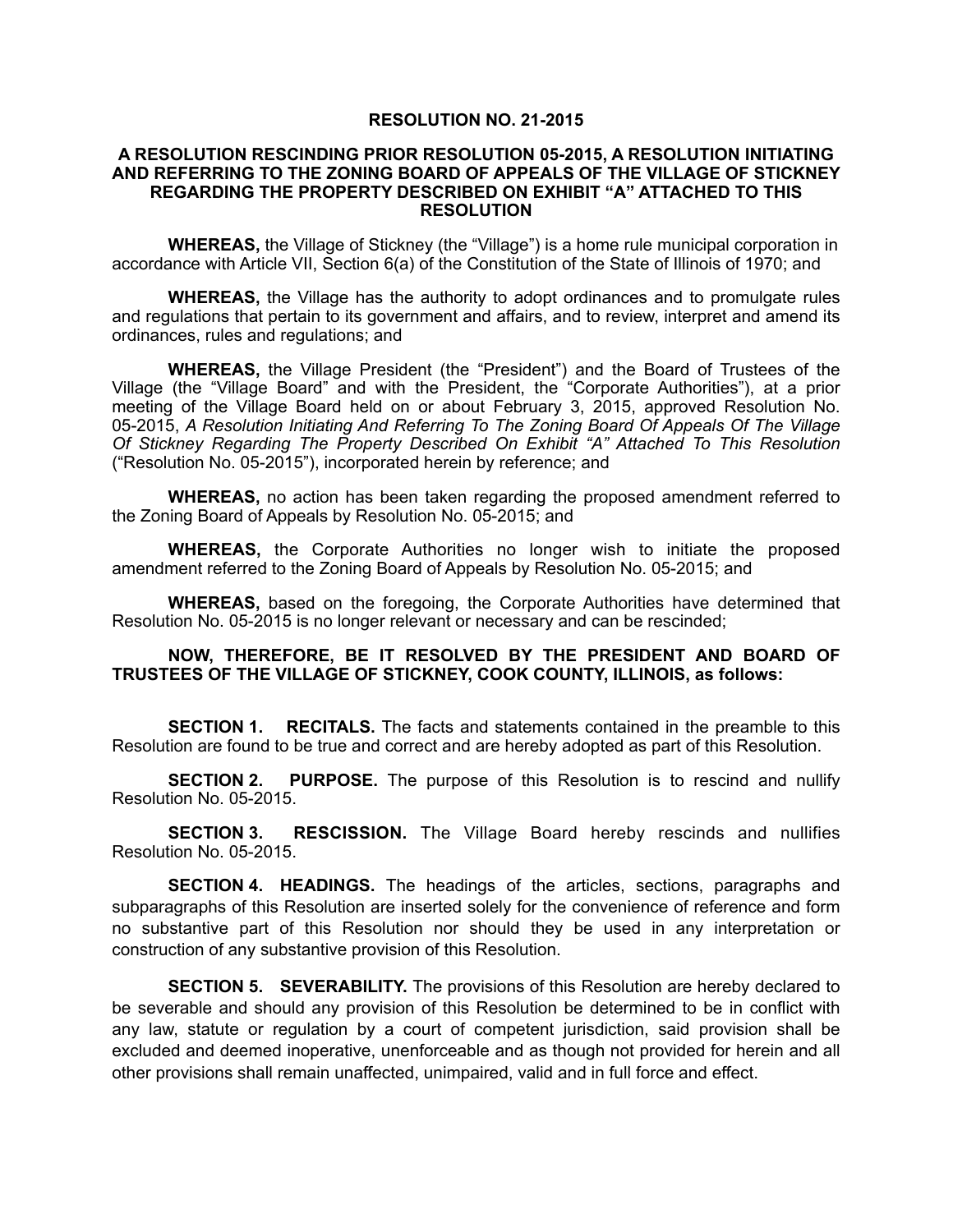**SECTION 6. SUPERSEDER.** All code provisions, ordinances, resolutions, rules and orders, or parts thereof, in conflict herewith are, to the extent of such conflict, hereby superseded.

**SECTION 7. PUBLICATION.** A full, true and complete copy of this Resolution shall be published in pamphlet form or in a newspaper published and of general circulation within the Village as provided by the Illinois Municipal Code, as amended

**SECTION 8. EFFECTIVE DATE.** This Resolution shall be in full force and effect from and after its passage and approval as provided by law.

(Remainder of this page intentionally left blank)

PASSED this 6<sup>th</sup> day of October, 2015.